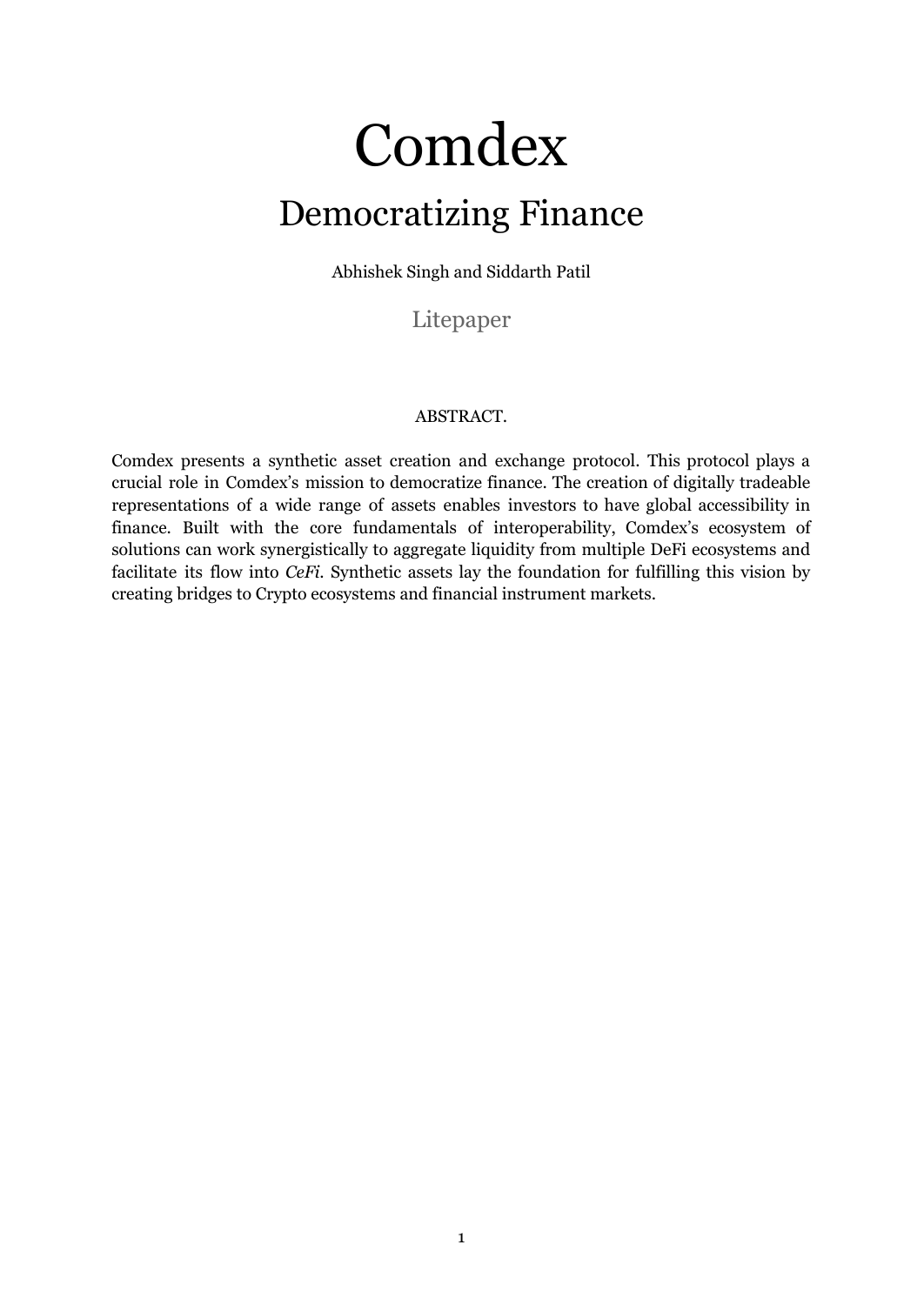### **Contents**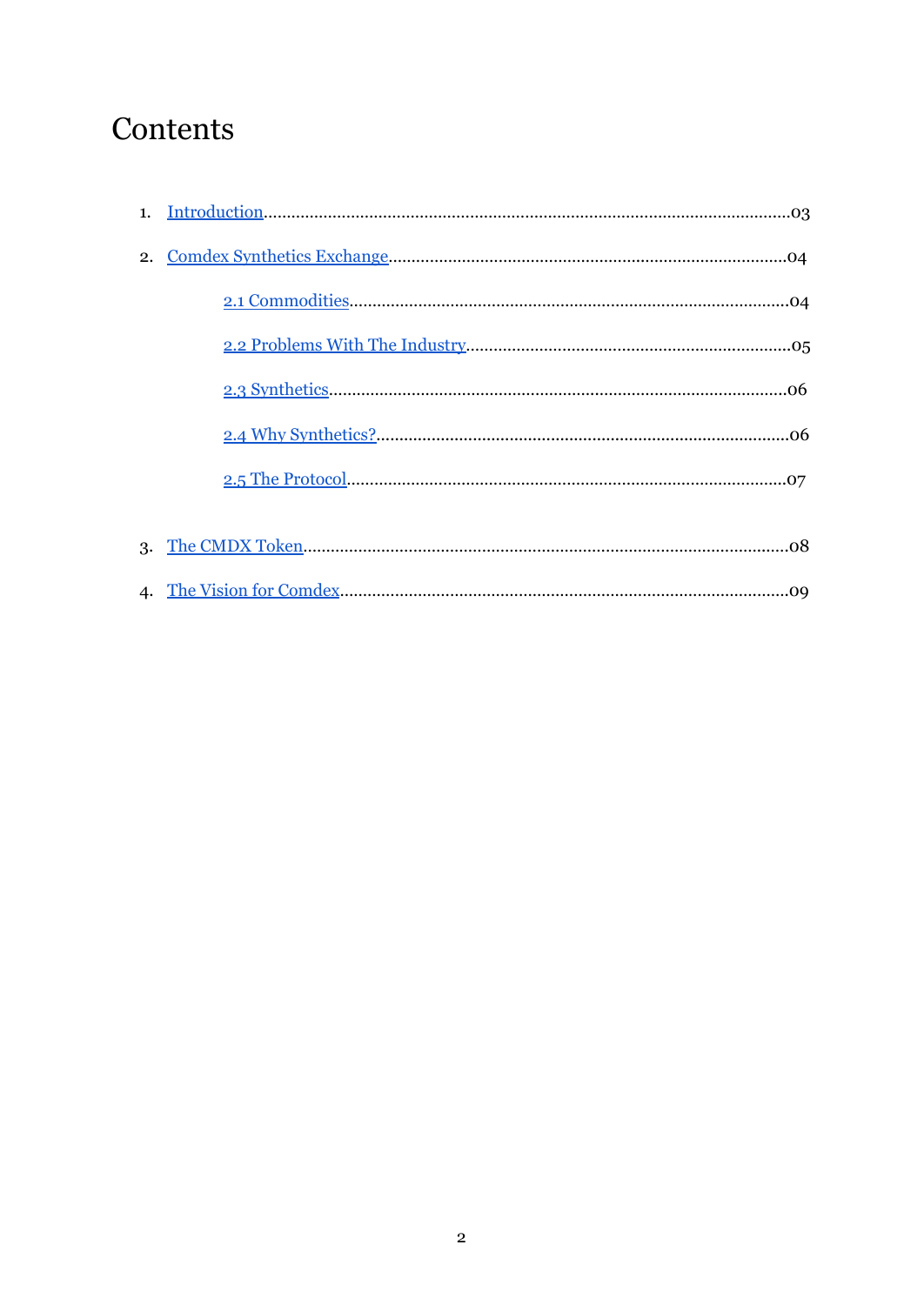### 1. Introduction

Investors today lack access to an extensive range of asset classes due to censorship, limited global accessibility, liquidity constraints, and high transaction costs. The advent of DeFi has brought with it a wave of products that enhance investors' access to a broad range of financial products on public ledgers. At the heart of this movement is the tech that enables digital representations of financial assets that can be tracked and traded on immutable blockchain ledgers. Digital token of assets enables global accessibility, improved liquidity, and reduced transaction costs.

While DeFi does enhance access for crypto investors to a broad range of financial services, the avenues for investment remain restricted mainly to on-chain assets. Few products can build bridges for crypto-assets and real-world financial assets, allowing for the movement of capital from the DeFi ecosystem to CeFi (centralized finance). Even within the realms of CeFi, there exist several regulatory obstacles and restrictions to access stable, inflation-resistant assets and debt products.

<span id="page-2-0"></span>Apart from the need for bridges between the crypto and CeFi, the proliferation of various crypto assets needs bridges that facilitate the seamless portability of these assets across different chains. Cosmos addresses it with its IBC (inter-blockchain communication) protocol, a standard for data and token exchange between native chains. By leveraging IBC, the decentralized synthetics protocol will allow users to access a range of inflation-resistant synthetic assets through Comdex.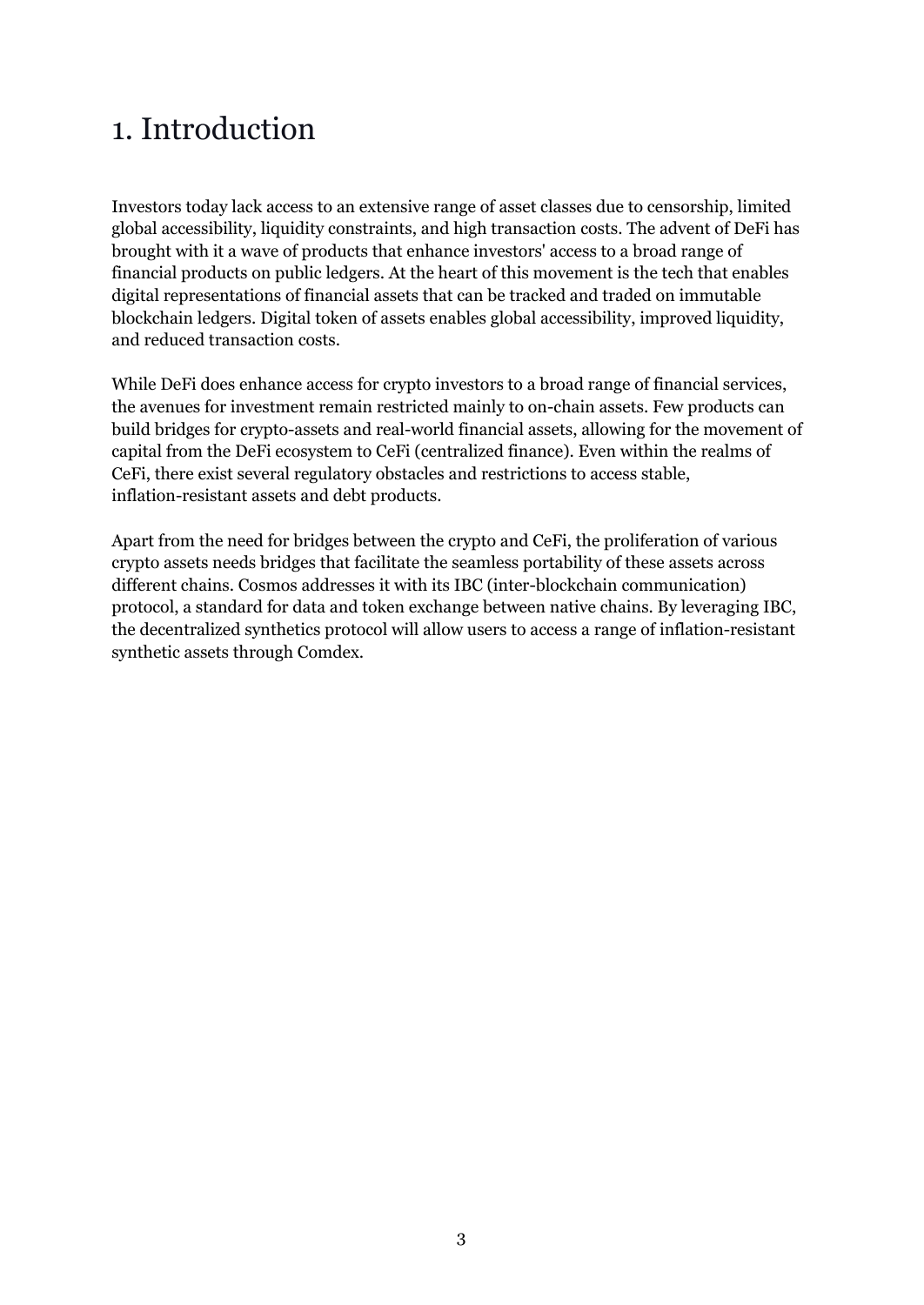### <span id="page-3-0"></span>2. Comdex Synthetics Exchange

### <span id="page-3-1"></span>2.1 Commodities

The commodities trade industry is a \$ 17 trillion industry and is the unquestionable lifeblood of the global supply chain. More than 80% of the annual commodities trade volume relies on financing to enable traders to meet working capital requirements. However, lack of access to capital leads to a massive gap in financing, which houses an opportunity to create bridges from alternative sources of capital.

In the same way that technology has digitized the trade of equities or forex. It has made these assets and derivatives accessible to the investor. We are at the cusp of a revolution centered around increasing global accessibility to dynamic commodity-related investment vehicles for investors. With interest rates at historically low levels globally, investors often fail to beat inflation through the "safe" assets they can access domestically. As a result, investors seek speculative and high-risk asset classes to make returns enough to sustain above inflation.

The commodity trade and trade finance industry represent the quintessential example of an industry that can offer investment vehicles centered around the trade and financing of products that possess an incontrovertibly intrinsic and inherent value.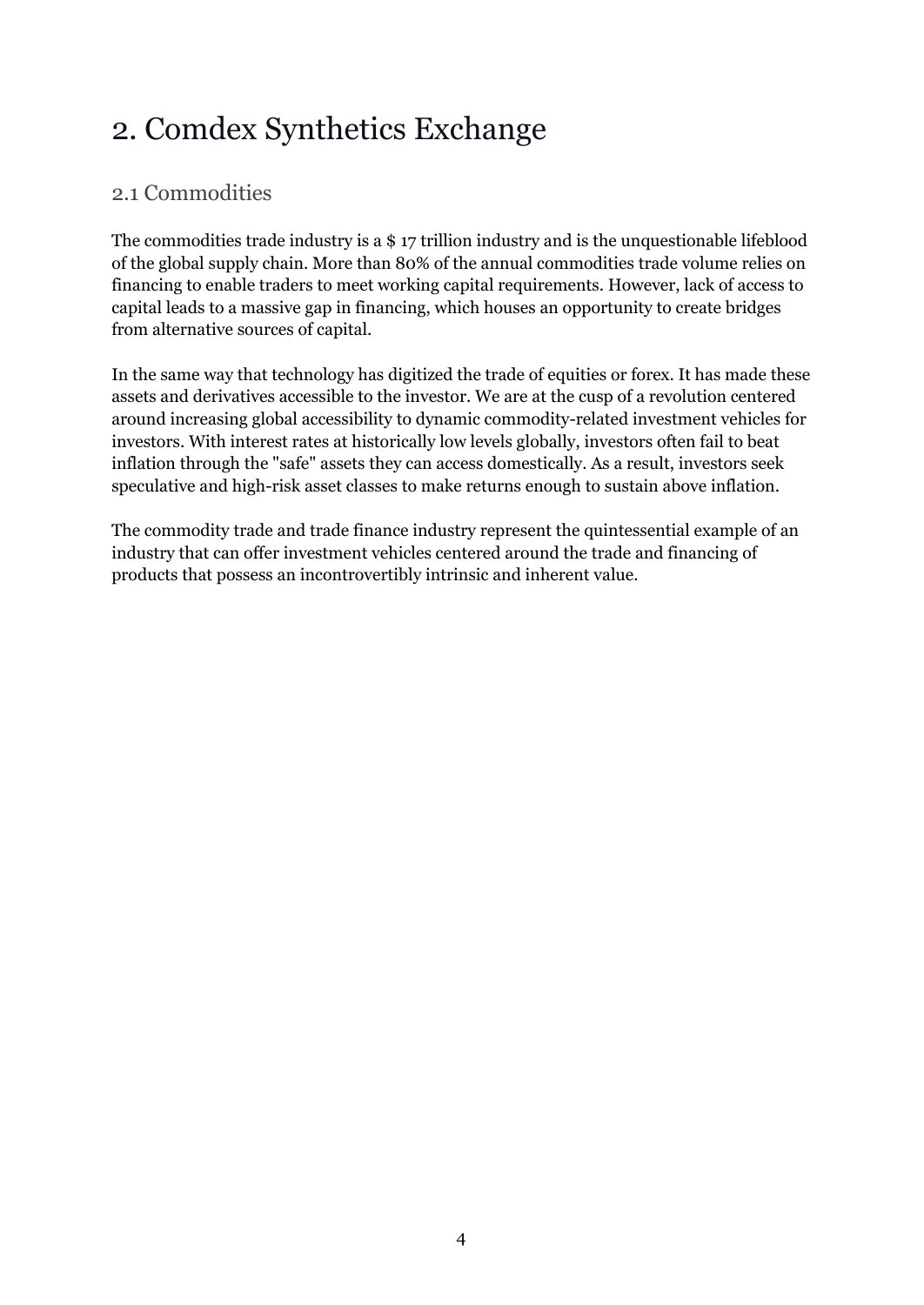

#### 2.2 Problems With The Industry

Despite being an enormous industry of global significance, commodities trade & trade finance are still primarily marred by inefficiencies and vulnerabilities. The onslaught of the Covid-19 pandemic has left the industry with a \$3.4 trillion financing gap. The key factors behind this trade financing gap are the lack of trust and efficiencies between buy-side and sell-side financing.

On the sell-side of trade finance, regulations play a huge part in slowing down the speed of transactions with added due diligence and verification needs. The industry is faced with severe distrust among stakeholders as it is still heavily reliant on paper-based documentation for trade execution. Such manual and cumbersome systems are heavily prone to errors and fraud, which malicious actors have at several points exploited. These factors have created a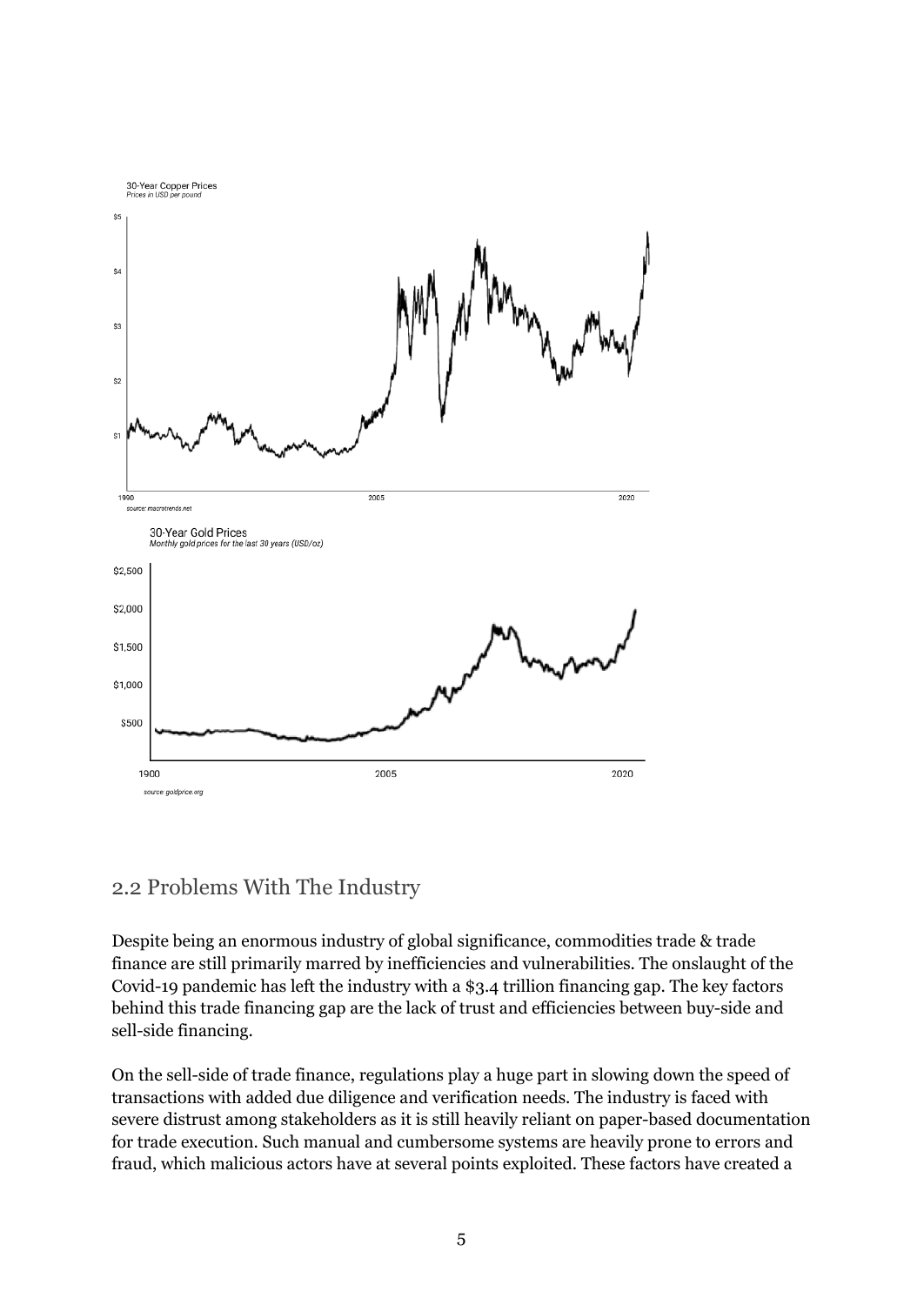positive feedback loop where regulations get tightened as the prevalence of fraud and errors increases, causing a large portion of the borrowing market to be underserved, pushing some to default on deliveries and payments in business.

Even on the buy-side of trade finance, investors face several challenges and restrictions in accessing financial assets and debt products. At present, investors lack open access to trade finance debt products without having specific qualifications and eligibility criteria. These restrictions alienate a large group of investors to an asset class with inherent and tangible value. In the backdrop of the macroeconomic environment (at the time of writing this paper), where equity markets lack correlation to economic performance, investors need safe avenues of investment that can outperform inflation in the long run.

Investors and asset/debt originators also suffer from the low liquidity of the assets they hold. By being fundamentally backed by receivables, debt-based investment vehicles in trade finance cannot give investors liquidity before maturity due to the lack of thriving secondary markets for trade finance debt. Their complex underlying payment structures are significant in making trade finance debt a highly illiquid asset class.

#### <span id="page-5-0"></span>2.3 Synthetics

In traditional finance, derivatives are arrangements between two parties based on an underlying asset. Derivatives allow investors to take speculative positions without having to take direct exposure to the underlying asset. The use of derivative representation of underlying is a practice that dates back centuries and finds its origins in commodities trade, where merchants often used physical objects as representatives of contracts for units of agricultural goods. These representations helped the merchants and farmers hedge against the future movements of prices of commodities.

On Comdex, synthetics are tokenized derivatives that provide exposure to the price movement of real-world assets through creation of collateralized debt. Through synthetics, investors can provide liquidity, borrow and speculate with a range of assets. Therefore, synthetic assets have a crucial role to play in our mission to democratize finance. Comdex has already built the capabilities to help enhance the access of SME & MSME borrowers in commodities trade to trade finance. However, to truly improve their access to finance, there is a need for bridges to alternative sources of financing.

#### <span id="page-5-1"></span>2.4 Why Synthetics?

With most major developed economies' sustained expansionary monetary policies, consumer savings rates and inter-bank lending rates have fallen close to 0%. The surplus creation and availability of fiat have led to a widespread inflation problem, causing a consistent decline in the purchasing power of most fiat currencies. Despite weak fundamentals, equity indices in most countries have been creating newer peaks, severing any relationship between fundamental economic data and stock market performance. As a result, investors worldwide need access to investment products focused on transparent, tangible, and pragmatic value.

Comdex's journey towards opening financial markets and growing investors' access, progresses by creating the synthetics protocol. Through synthetics, Comdex will innovate to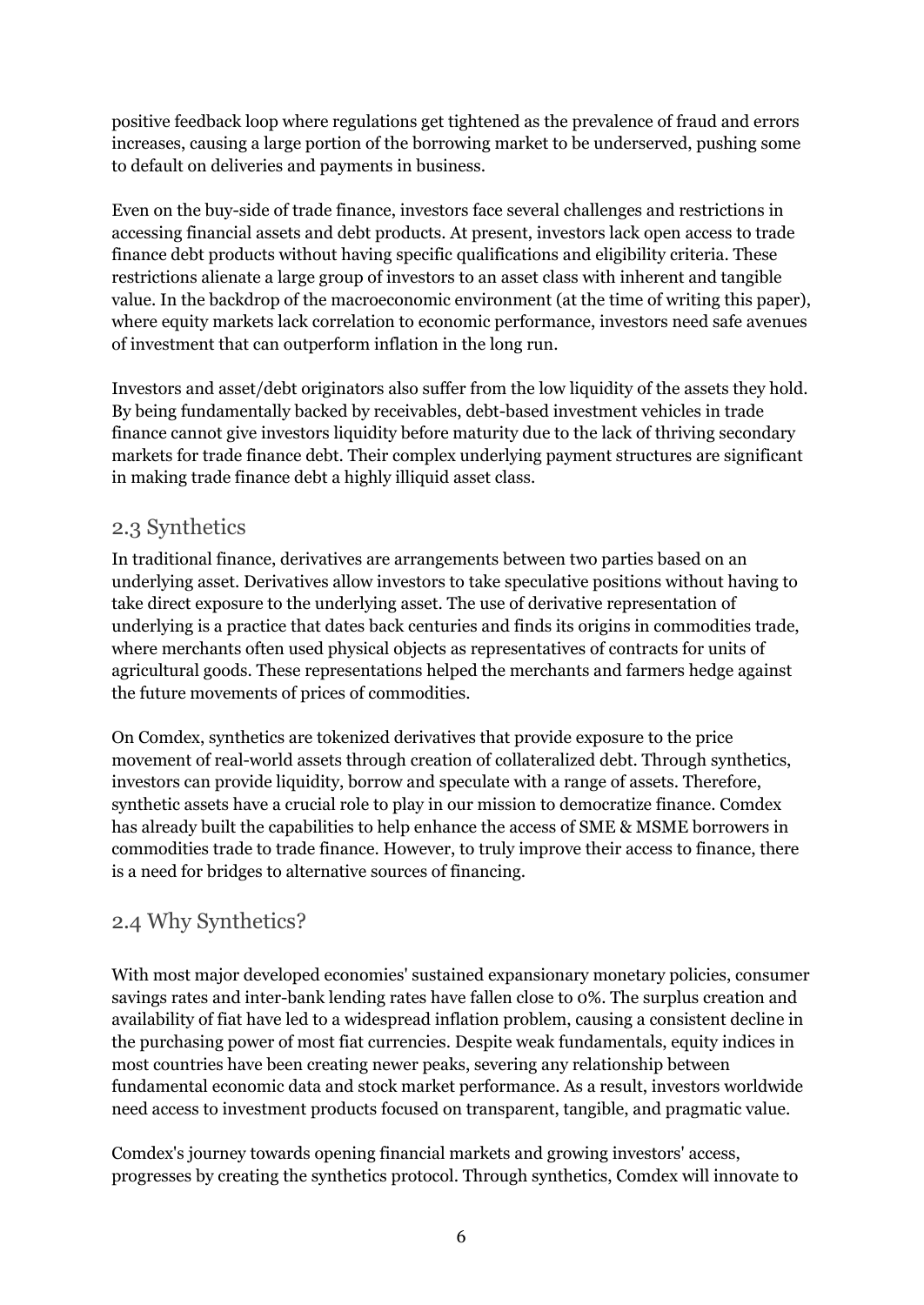enhance investors' access to a broad range of asset classes and generate a higher yield from safer avenues for investment.

Having a thriving market of synthetic assets enables the creation of tradeable synthetics of illiquid debt assets like trade finance receivables. Synthetics will also solve fractional ownership of illiquid assets, as investors can access liquidity without the nuances of the real-world structures. Creating applications supporting the minting of synthetics allows for compatibility across a broad range of investment vehicles. Through an interoperable ecosystem, synthetics can build the bridge for the flow of liquidity across participants in the financial markets.

Synthetics also help design various derivative contracts that can enable globalized access to every asset for every investor. A broader range of derivative synthetics would also allow investors to diversify their exposure and hedge their positions through strategies.

The DeFi movement has democratized finance: enhancing access of crypto investors to a range of financial services. Comdex embodies the ethos of inclusivity by reducing complexity and barriers to investment in the realm of financial assets that are difficult to access for investors. By creating bridges for capital flows within Cosmos and creating a gateway to a range of traditional asset classes, Comdex has the potential to tie together the world of DeFi and CeFi, thus broadening the scope of investment possibilities for crypto native and traditional investors alike.

#### <span id="page-6-0"></span>2.5 The Protocol

The Comdex synthetics exchange facilitates the creation and trading of synthetic assets on-chain. Minted synthetics on the chain are called '*cAssets*.' Each commodity listed on the platform has its own unique '*cAsset*' token tradable on the *'cSwap*,' which is the AMM module of Comdex.

The key stakeholders involved on the platform include:

- 1. **Traders** Traders are users of the platform who intend to profit on the movement of the prices of cAssets on cSwap.
- 2. **Minters/Borrowers** Minters are users who create the initial liquidity of cAssets on the platform. These users can lock up a range of Cosmos assets to *mint* cAssets. The collateralized debt position (CDP) created can be closed when the user returns the cAsset debt to unlock their locked collaterals.
- 3. **Liquidity Providers** These users intend to earn trading fees and CMDX token rewards by providing liquidity in the form of cAsset pairs to liquidity pools on the cSwap. Users can provide long or short position-based liquidity for each listed cAsset.

This system can facilitate the tokenization of real-world assets with fewer hurdles than traditional derivatives markets. Due to geographical and regulatory limitations, investors today lack the freedom to access a large set of financial assets. Creating synthetic assets enables a seamless flow of capital between such asset classes.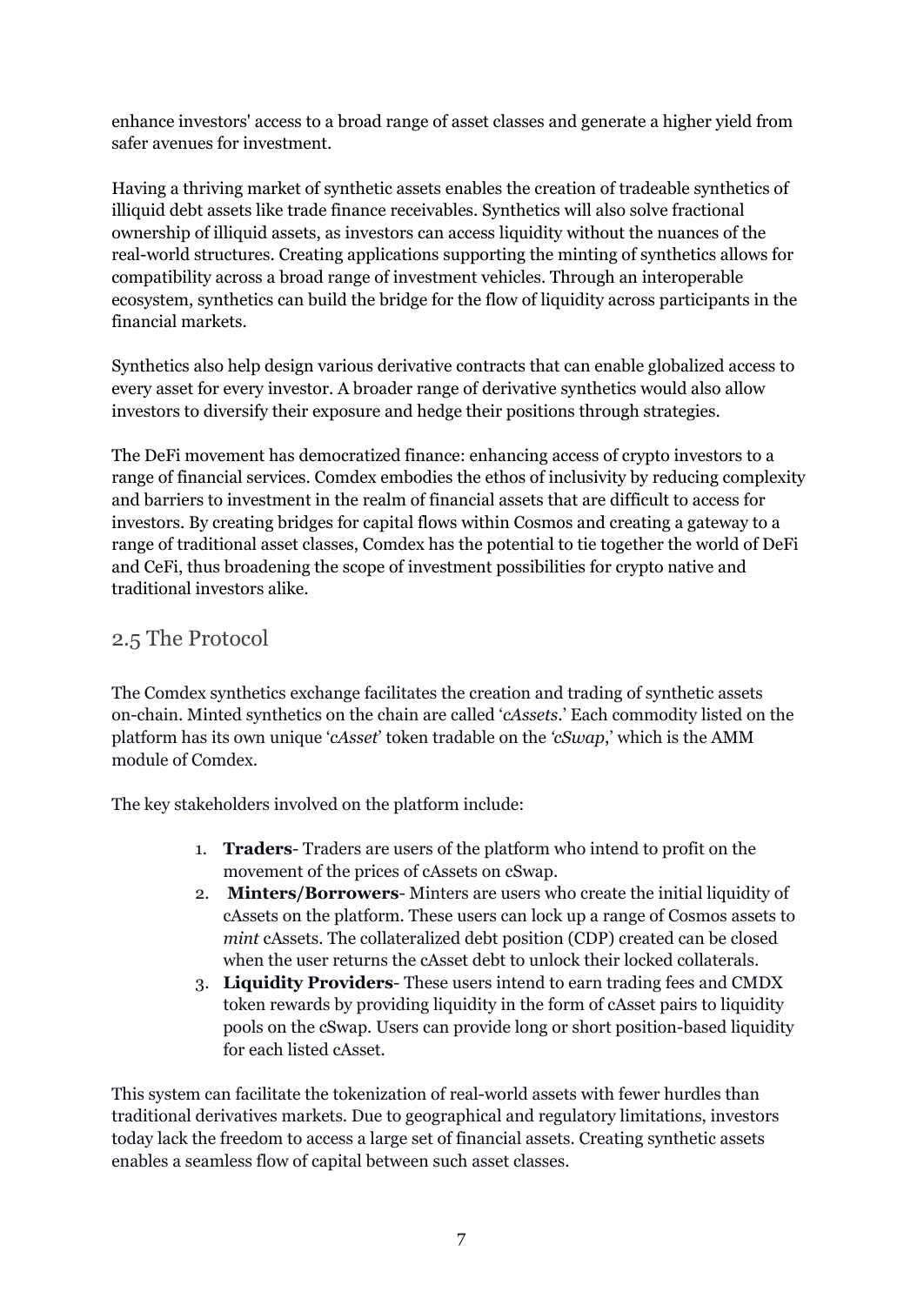## <span id="page-7-0"></span>3. The CMDX Token

The CMDX token is the native token of the COMDEX chain. The token serves the following core functions of the chain-

- **Governance:** Users of Comdex and holders of the CMDX token are empowered to operate and control various parameters of the platform. Governance also allows for modifications of key parameters such as fees, cAsset set, etc.
- **Transaction fees:** A fee for transactions on-chain and various platform fees are collected to compensate validators and make attacks on the network costly.
- **Rewards:** An incentive for early adopters and those performing critical functions of the network by providing liquidity to the cSwap pools.
- **Stability:** The CMDX token will have an algorithmic relationship with each synthetic asset to maintain the strength of the price pegs.